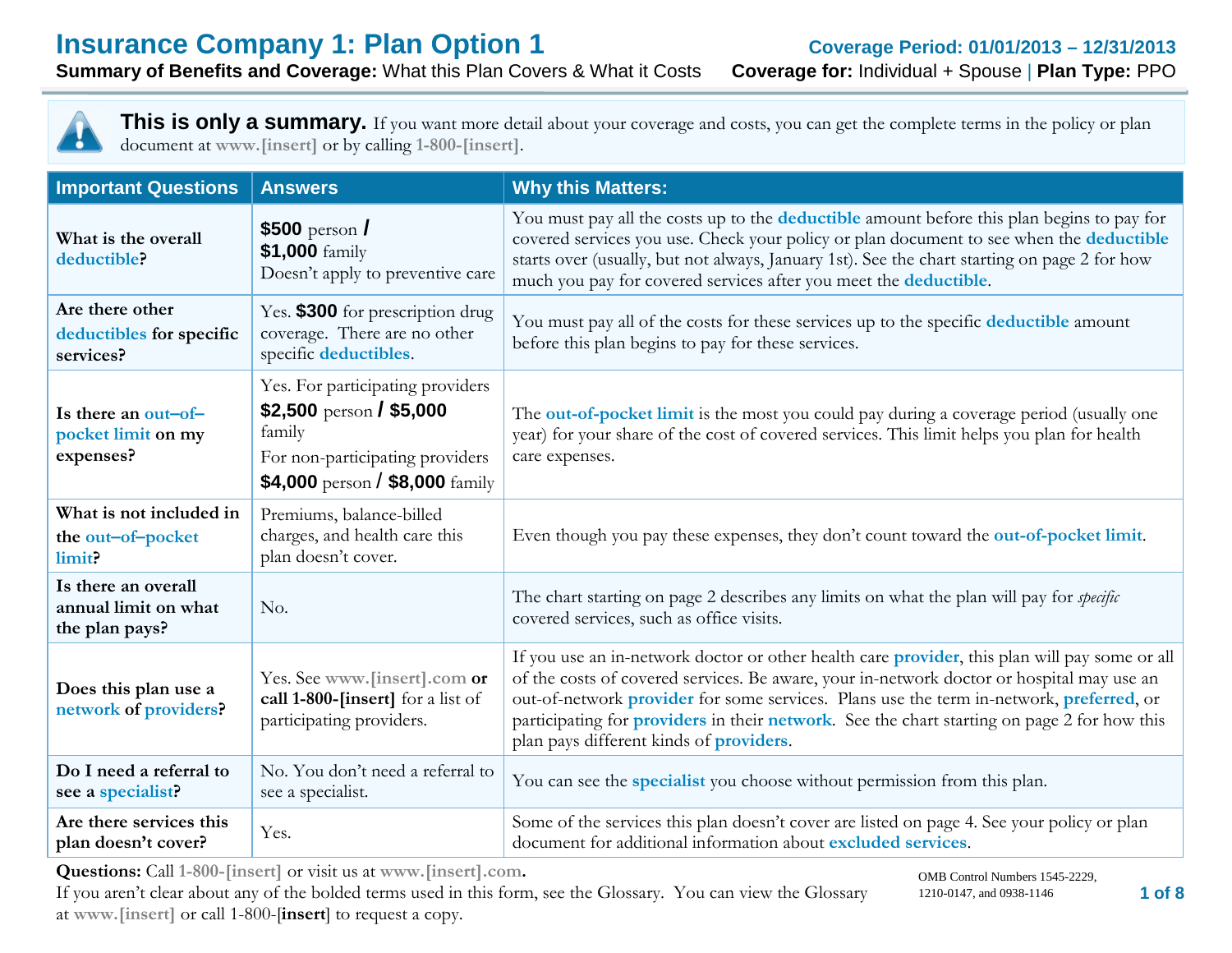- **Co-payments** are fixed dollar amounts (for example, \$15) you pay for covered health care, usually when you receive the service.
	- **Co-insurance** is *your* share of the costs of a covered service, calculated as a percent of the **allowed amount** for the service. For example, if the plan's **allowed amount** for an overnight hospital stay is \$1,000, your c**o-insurance** payment of 20% would be \$200. This may change if you haven't met your **deductible**.
- The amount the plan pays for covered services is based on the **allowed amount**. If an out-of-network **provider** charges more than the **allowed amount**, you may have to pay the difference. For example, if an out-of-network hospital charges \$1,500 for an overnight stay and the **allowed amount** is \$1,000, you may have to pay the \$500 difference. (This is called **balance billing**.)
- This plan may encourage you to use participating **providers** by charging you lower **deductibles**, **co-payments** and **co-insurance** amounts.

|                                                              |                                                  | Your cost if you use a                                  |                                                         |                                     |
|--------------------------------------------------------------|--------------------------------------------------|---------------------------------------------------------|---------------------------------------------------------|-------------------------------------|
| <b>Common</b><br><b>Medical Event</b>                        | <b>Services You May Need</b>                     | <b>Participating</b><br><b>Provider</b>                 | Non-<br><b>Participating</b><br><b>Provider</b>         | <b>Limitations &amp; Exceptions</b> |
|                                                              | Primary care visit to treat an injury or illness | $$35 co-pay/visit$                                      | 40% co-insurance                                        | -none-                              |
| If you visit a health<br>care provider's office<br>or clinic | Specialist visit                                 | \$50 co-pay/visit                                       | 40% co-insurance                                        | -none-                              |
|                                                              | Other practitioner office visit                  | 20% co-insurance<br>for chiropractor<br>and acupuncture | 40% co-insurance<br>for chiropractor<br>and acupuncture | none                                |
|                                                              | Preventive care/screening/immunization           | No charge                                               | 40% co-insurance                                        |                                     |
|                                                              | Diagnostic test (x-ray, blood work)              | $$10$ co-pay/test                                       | 40% co-insurance                                        | none-                               |
| If you have a test                                           | Imaging (CT/PET scans, MRIs)                     | $$50$ co-pay/test                                       | $40\%$ co-insurance                                     | none-                               |

**Questions:** Call **1-800-[insert]** or visit us at **www.[insert].com.** If you aren't clear about any of the bolded terms used in this form, see the Glossary. You can view the Glossary at **www.[insert]** or call 1-800-[**insert**] to request a copy.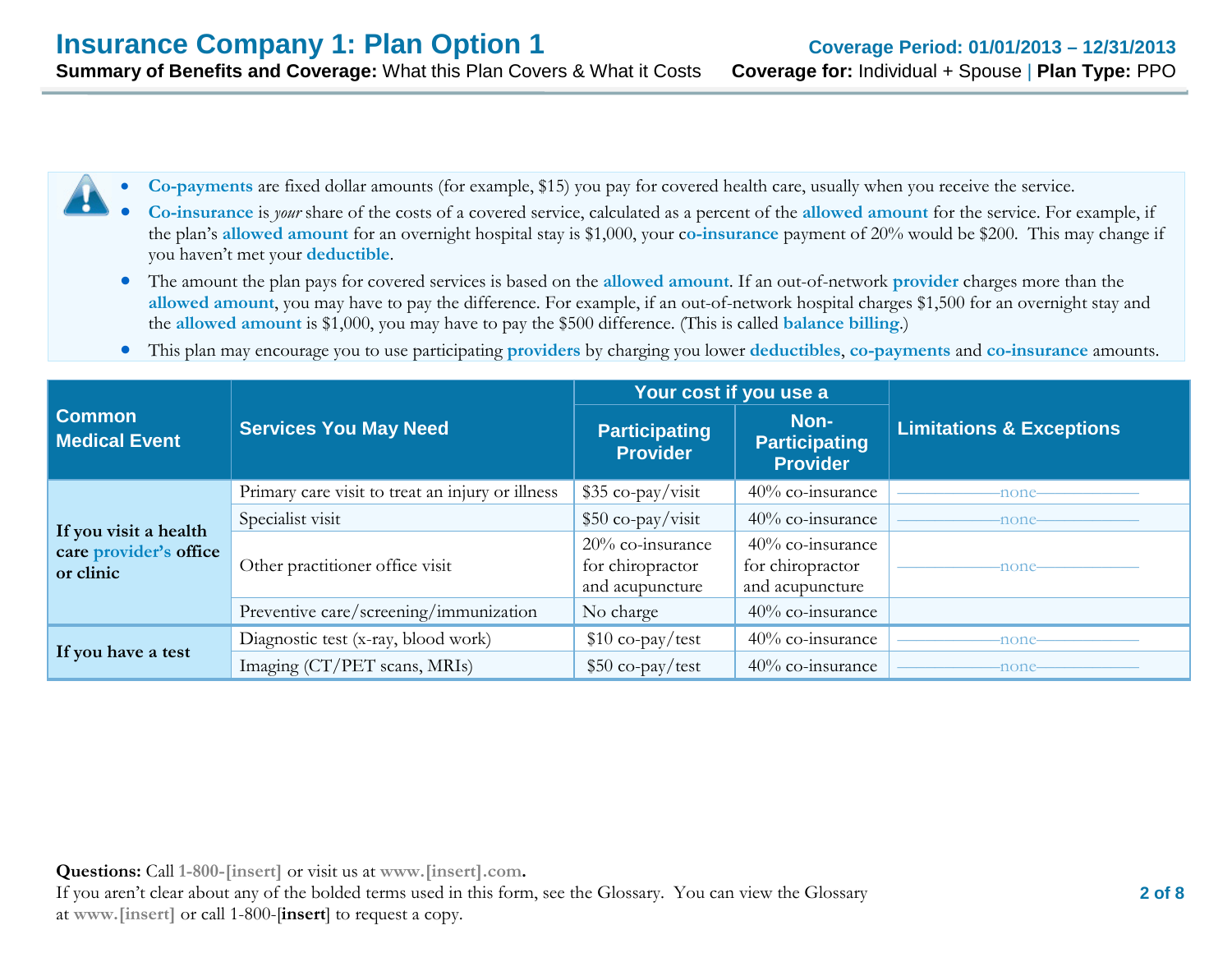# **Insurance Company 1: Plan Option 1 Coverage Period: 01/01/2013 – 12/31/2013**<br> **Summary of Benefits and Coverage:** What this Plan Covers & What it Costs **Coverage for:** Individual + Spouse | Plan Type: PPO

**Summary of Benefits and Coverage: What this Plan Covers & What it Costs** 

|                                                             |                                                | Your cost if you use a                                   |                                                 |                                                                                                      |
|-------------------------------------------------------------|------------------------------------------------|----------------------------------------------------------|-------------------------------------------------|------------------------------------------------------------------------------------------------------|
| <b>Common</b><br><b>Medical Event</b>                       | <b>Services You May Need</b>                   | <b>Participating</b><br><b>Provider</b>                  | Non-<br><b>Participating</b><br><b>Provider</b> | <b>Limitations &amp; Exceptions</b>                                                                  |
| If you need drugs to<br>treat your illness or               | Generic drugs                                  | $$10$ co-pay/<br>prescription (retail<br>and mail order) | 40% co-insurance                                | Covers up to a 30-day supply (retail<br>prescription); 31-90 day supply (mail<br>order prescription) |
| condition<br>More information                               | Preferred brand drugs                          | 20% co-insurance<br>(retail and mail<br>order)           | $40\%$ co-insurance                             | -none-                                                                                               |
| about prescription<br>drug coverage is<br>available at www. | Non-preferred brand drugs                      | 40% co-insurance<br>(retail and mail<br>order)           | $60\%$ co-insurance                             | -none-                                                                                               |
| [insert].                                                   | Specialty drugs                                | 50% co-insurance                                         | 70% co-insurance                                | -none-                                                                                               |
| If you have                                                 | Facility fee (e.g., ambulatory surgery center) | 20% co-insurance                                         | 40% co-insurance                                | -none-                                                                                               |
| outpatient surgery                                          | Physician/surgeon fees                         | 20% co-insurance                                         | 40% co-insurance                                | $-none-$                                                                                             |
| If you need                                                 | Emergency room services                        | 20% co-insurance                                         | $20\%$ co-insurance                             | -none-                                                                                               |
| immediate medical                                           | Emergency medical transportation               | 20% co-insurance                                         | 20% co-insurance                                | -none-                                                                                               |
| attention                                                   | Urgent care                                    | 20% co-insurance                                         | 40% co-insurance                                | -none-                                                                                               |
| If you have a                                               | Facility fee (e.g., hospital room)             | 20% co-insurance                                         | 40% co-insurance                                | -none-                                                                                               |
| hospital stay                                               | Physician/surgeon fee                          | 20% co-insurance                                         | $40\%$ co-insurance                             | -none-                                                                                               |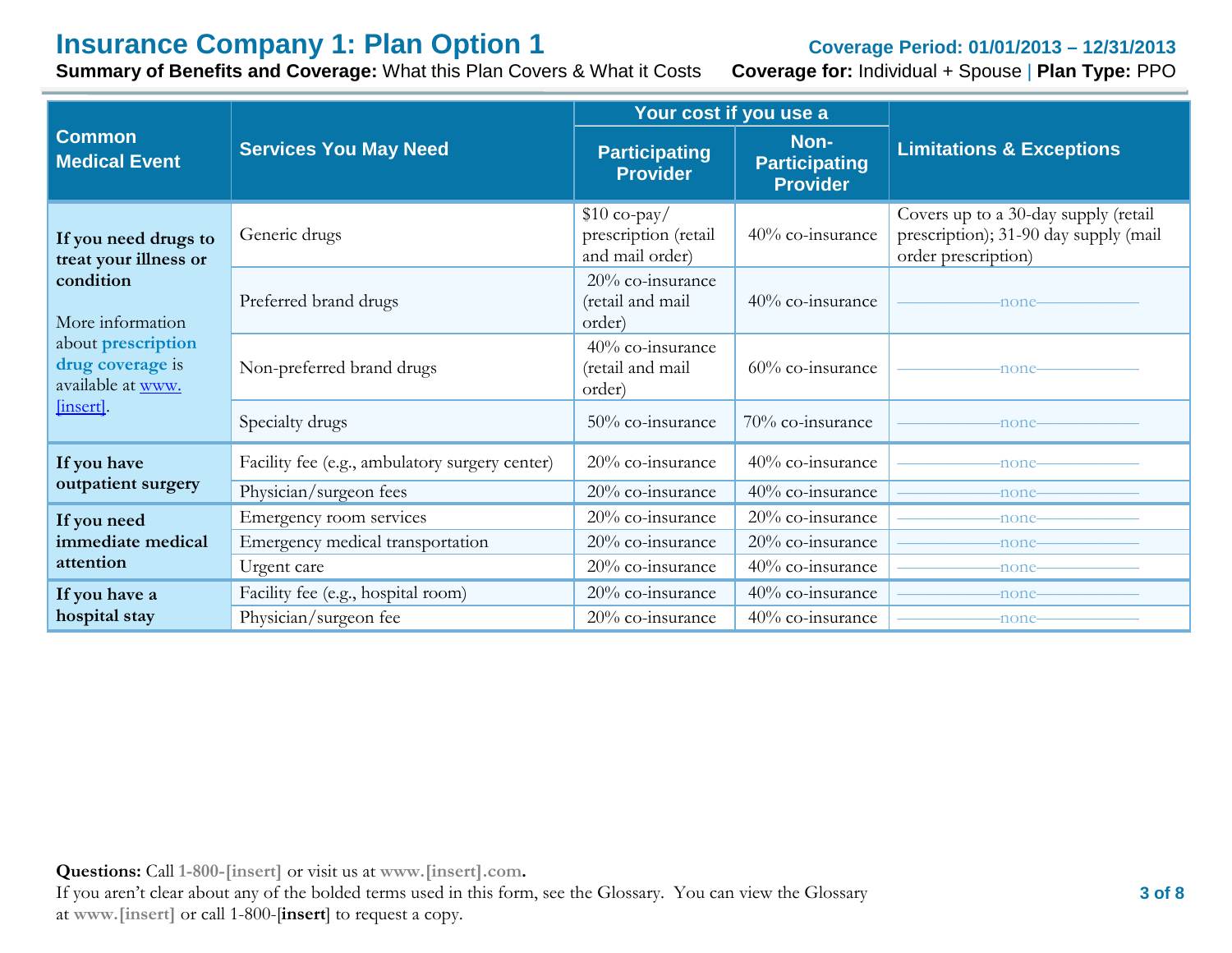# **Insurance Company 1: Plan Option 1 Coverage Period: 01/01/2013 – 12/31/2013**<br>**Summary of Benefits and Coverage:** What this Plan Covers & What it Costs **Coverage for:** Individual + Spouse | Plan Type: PPO

**Summary of Benefits and Coverage: What this Plan Covers & What it Costs** 

|                                           |                                              | Your cost if you use a                                                            |                                                 |                                         |
|-------------------------------------------|----------------------------------------------|-----------------------------------------------------------------------------------|-------------------------------------------------|-----------------------------------------|
| <b>Common</b><br><b>Medical Event</b>     | <b>Services You May Need</b>                 | <b>Participating</b><br><b>Provider</b>                                           | Non-<br><b>Participating</b><br><b>Provider</b> | <b>Limitations &amp; Exceptions</b>     |
| If you have mental                        | Mental/Behavioral health outpatient services | \$35 co-pay/office<br>visit and 20% co-<br>insurance other<br>outpatient services | 40% co-insurance                                | -none-                                  |
| health, behavioral                        | Mental/Behavioral health inpatient services  | 20% co-insurance                                                                  | 40% co-insurance                                | -none-                                  |
| health, or substance<br>abuse needs       | Substance use disorder outpatient services   | \$35 co-pay/office<br>visit and 20% co-<br>insurance other<br>outpatient services | 40% co-insurance                                | -none-                                  |
|                                           | Substance use disorder inpatient services    | 20% co-insurance                                                                  | $\frac{1}{40\%}$ co-insurance                   | -none-                                  |
|                                           | Prenatal and postnatal care                  | 20% co-insurance                                                                  | 40% co-insurance                                | -none-                                  |
| If you are pregnant                       | Delivery and all inpatient services          | 20% co-insurance                                                                  | 40% co-insurance                                | -none-                                  |
|                                           | Home health care                             | 20% co-insurance                                                                  | 40% co-insurance                                | -none-                                  |
| If you need help                          | Rehabilitation services                      | 20% co-insurance                                                                  | 40% co-insurance                                | -none-                                  |
| recovering or have                        | Habilitation services                        | 20% co-insurance                                                                  | 40% co-insurance                                | -none-                                  |
| other special health<br>needs             | Skilled nursing care                         | $20\%$ co-insurance                                                               | 40% co-insurance                                | -none-                                  |
|                                           | Durable medical equipment                    | 20% co-insurance                                                                  | 40% co-insurance                                | -none-                                  |
|                                           | Hospice service                              | $20\%$ co-insurance                                                               | 40% co-insurance                                | -none-                                  |
|                                           | Eye exam                                     | \$35 co-pay/visit                                                                 | Not Covered                                     | Limited to one exam per year            |
| If your child needs<br>dental or eye care | Glasses                                      | 20% co-insurance                                                                  | Not Covered                                     | Limited to one pair of glasses per year |
|                                           | Dental check-up                              | No Charge                                                                         | Not Covered                                     | Covers up to \$50 per year              |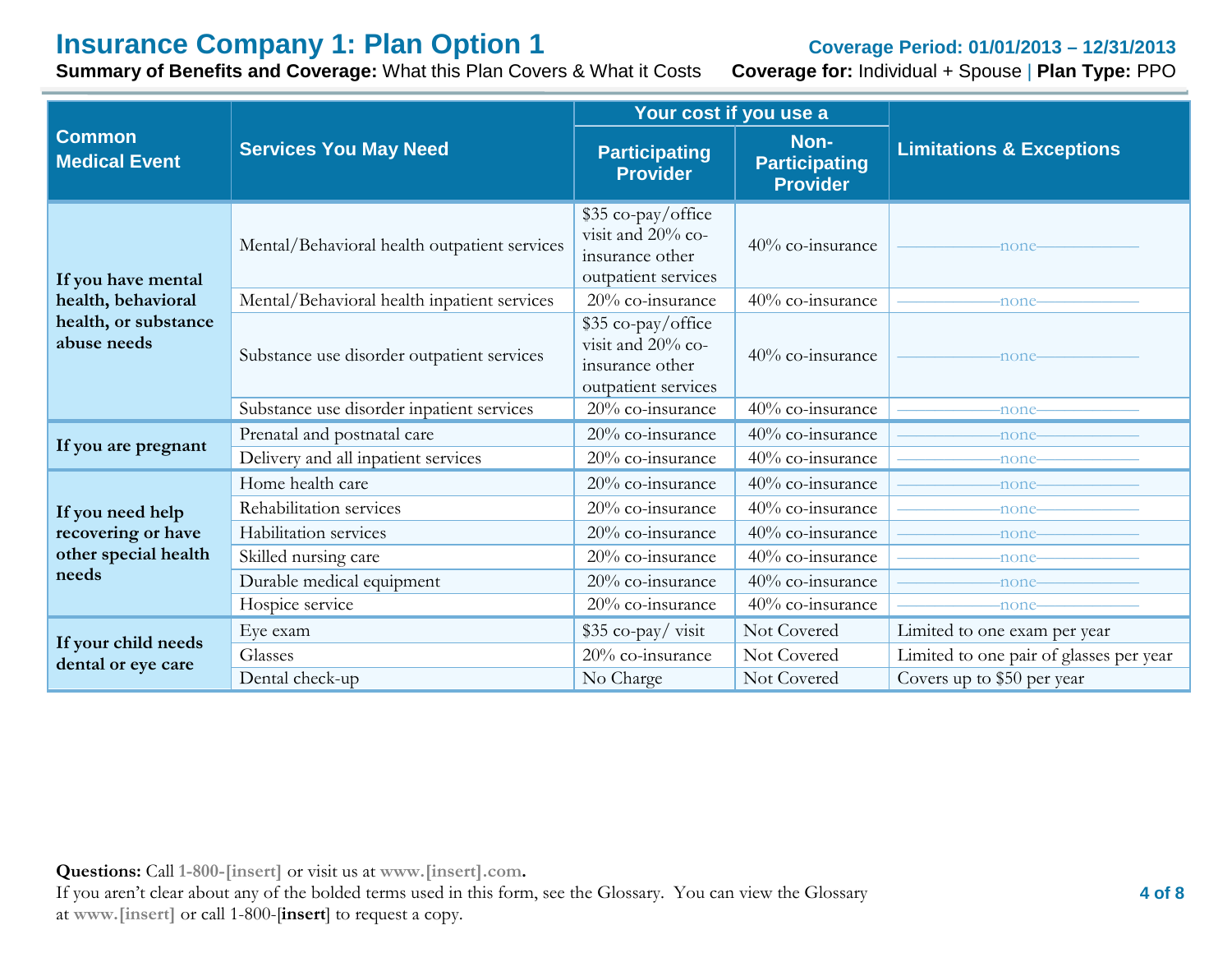**Summary of Benefits and Coverage: What this Plan Covers & What it Costs** 

# **Excluded Services & Other Covered Services:**

| <b>Services Your Plan Does NOT Cover</b> (This isn't a complete list. Check your policy or plan document for other excluded services.) |                                                                          |                                                                                                                                                                                                           |                                                                       |
|----------------------------------------------------------------------------------------------------------------------------------------|--------------------------------------------------------------------------|-----------------------------------------------------------------------------------------------------------------------------------------------------------------------------------------------------------|-----------------------------------------------------------------------|
| $\bullet$<br>$\bullet$                                                                                                                 | • Cosmetic surgery<br>Dental care (Adult)<br>Infertility treatment       | Long-term care<br>$\bullet$<br>Non-emergency care when traveling outside<br>$\bullet$<br>the U.S.<br>Private-duty nursing<br>$\bullet$                                                                    | Routine eye care (Adult)<br>Routine foot care<br>$\bullet$            |
| $\bullet$                                                                                                                              | services.)<br>Acupuncture (if prescribed for rehabilitation<br>purposes) | Other Covered Services (This isn't a complete list. Check your policy or plan document for other covered services and your costs for these<br>Chiropractic care<br>$\bullet$<br>Hearing aids<br>$\bullet$ | Most coverage provided outside the United<br>States. See www.[insert] |
| $\bullet$                                                                                                                              | Bariatric surgery                                                        |                                                                                                                                                                                                           | Weight loss programs                                                  |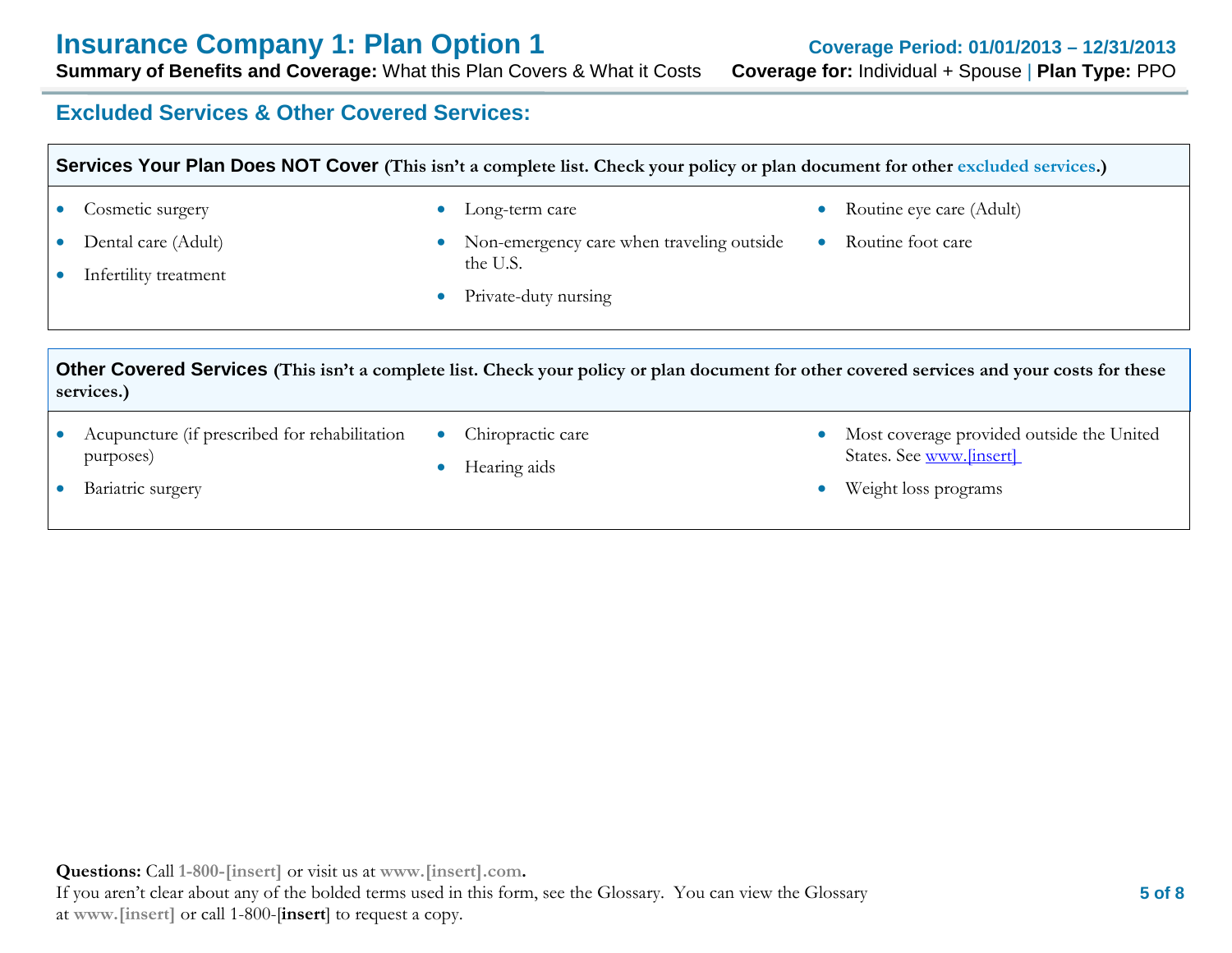# **Your Rights to Continue Coverage:**

#### **\*\* Individual health insurance sample –**

Federal and State laws may provide protections that allow you to keep this health insurance coverage as long as you pay your **premium**. There are exceptions, however, such as if:

- You commit fraud
- The insurer stops offering services in the State
- You move outside the coverage area

For more information on your rights to continue coverage, contact the insurer at [contact number]. You may also contact your state insurance department at [insert applicable State Department of Insurance contact information].

#### **\*\* Group health coverage sample –**

If you lose coverage under the plan, then, depending upon the circumstances, Federal and State laws may provide protections that allow you to keep health coverage. Any such rights may be limited in duration and will require you to pay a **premium**, which may be significantly higher than the premium you pay while covered under the plan. Other limitations on your rights to continue coverage may also apply.

For more information on your rights to continue coverage, contact the plan at [contact number]. You may also contact your state insurance department, the U.S. Department of Labor, Employee Benefits Security Administration at 1-866-444-3272 or [www.dol.gov/ebsa,](http://www.dol.gov/ebsa) or the U.S. Department of Health and Human Services at 1-877-267-2323 x61565 or [www.cciio.cms.gov.](http://www.cciio.cms.gov/)

# **Your Grievance and Appeals Rights:**

If you have a complaint or are dissatisfied with a denial of coverage for claims under your plan, you may be able to **appeal** or file a **grievance**. For questions about your rights, this notice, or assistance, you can contact: [insert applicable contact information from instructions].

**OR**

––––––––––––––––––––––*To see examples of how this plan might cover costs for a sample medical situation, see the next page.–––––––––––*–––––––––––

**Questions:** Call **1-800-[insert]** or visit us at **www.[insert].com.** If you aren't clear about any of the bolded terms used in this form, see the Glossary. You can view the Glossary at **www.[insert]** or call 1-800-[**insert**] to request a copy.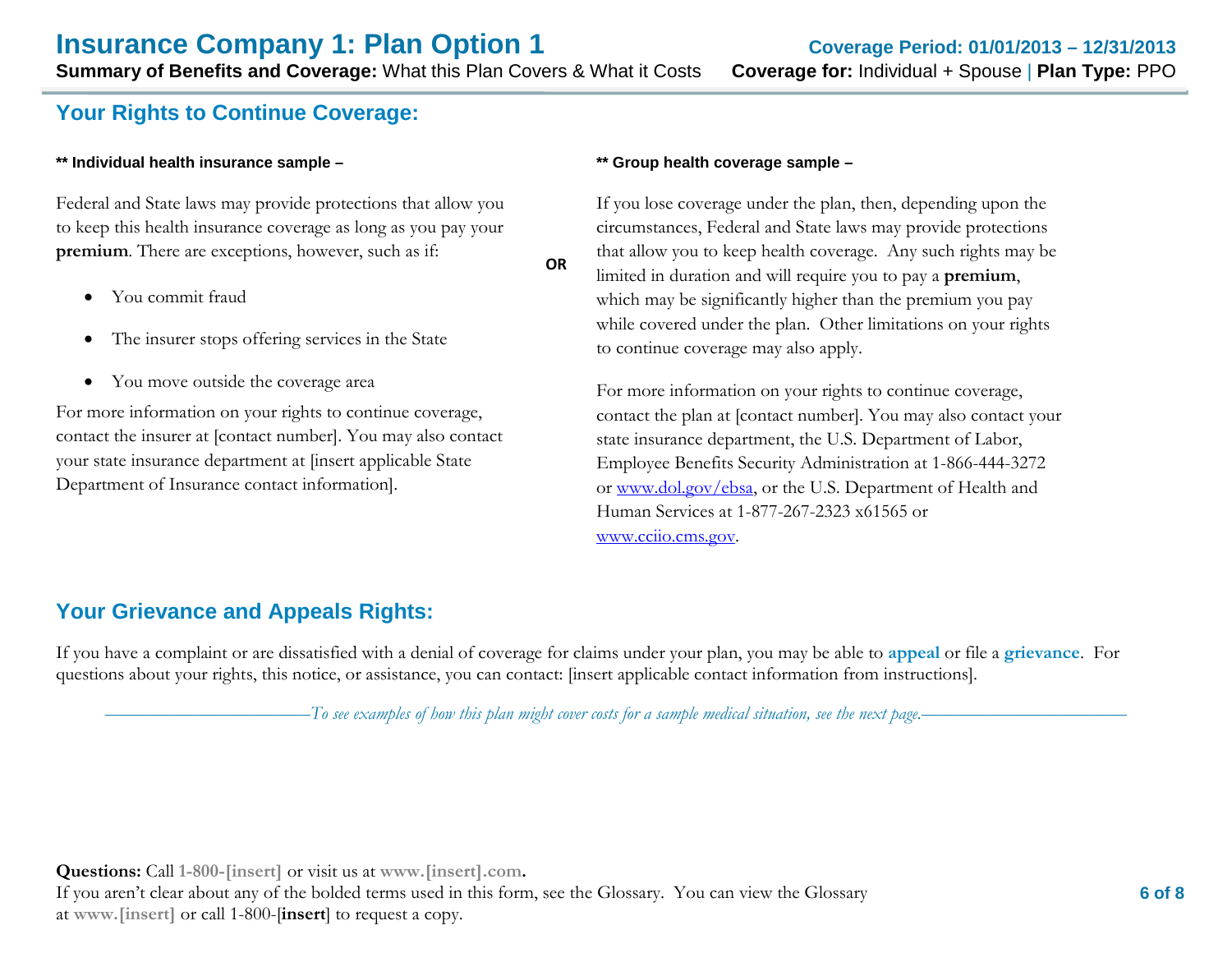# **About these Coverage Examples:**

These examples show how this plan might cover medical care in given situations. Use these examples to see, in general, how much financial protection a sample patient might get if they are covered under different plans.



**This is not a cost estimator.** 

Don't use these examples to estimate your actual costs under this plan. The actual care you receive will be different from these examples, and the cost of that care will also be different.

See the next page for important information about these examples.

### **Having a baby** (normal delivery)

- **Amount owed to providers:** \$7,540 **Plan pays** \$5,490
- **Patient pays** \$2,050

### **Sample care costs:**

| Hospital charges (mother)  | \$2,700 |
|----------------------------|---------|
| Routine obstetric care     | \$2,100 |
| Hospital charges (baby)    | \$900   |
| Anesthesia                 | \$900   |
| Laboratory tests           | \$500   |
| Prescriptions              | \$200   |
| Radiology                  | \$200   |
| Vaccines, other preventive | \$40    |
| Total                      | \$7,5   |

#### **Patient pays:**

| Deductibles          | \$700   |
|----------------------|---------|
| Co-pays              | \$30    |
| Co-insurance         | \$1320  |
| Limits or exclusions |         |
| Total                | \$2,050 |

# **Managing type 2 diabetes**

(routine maintenance of

a well-controlled condition)

- **Amount owed to providers:** \$4,100
- **Plan pays** \$2,480
- **Patient pays** \$ 1,620

## **Sample care costs:**

| Prescriptions                  | \$1,500 |
|--------------------------------|---------|
| Medical Equipment and Supplies | \$1,300 |
| Office Visits and Procedures   | \$730   |
| Education                      | \$290   |
| Laboratory tests               | \$140   |
| Vaccines, other preventive     | \$140   |
| Total                          | \$4,100 |

## **Patient pays:**

| Deductibles          | \$800         |
|----------------------|---------------|
| Co-pays              | \$500         |
| Co-insurance         | $\sqrt{$240}$ |
| Limits or exclusions | \$80          |
| Total                | \$1,620       |

Note: These numbers assume the patient is participating in our diabetes wellness program. If you have diabetes and do not participate in the wellness program, your costs may be higher. For more information about the diabetes wellness program, please contact: [insert].

**Questions:** Call **1-800-[insert]** or visit us at **www.[insert].com.**

If you aren't clear about any of the bolded terms used in this form, see the Glossary. You can view the Glossary at **www.[insert]** or call 1-800-[**insert**] to request a copy.